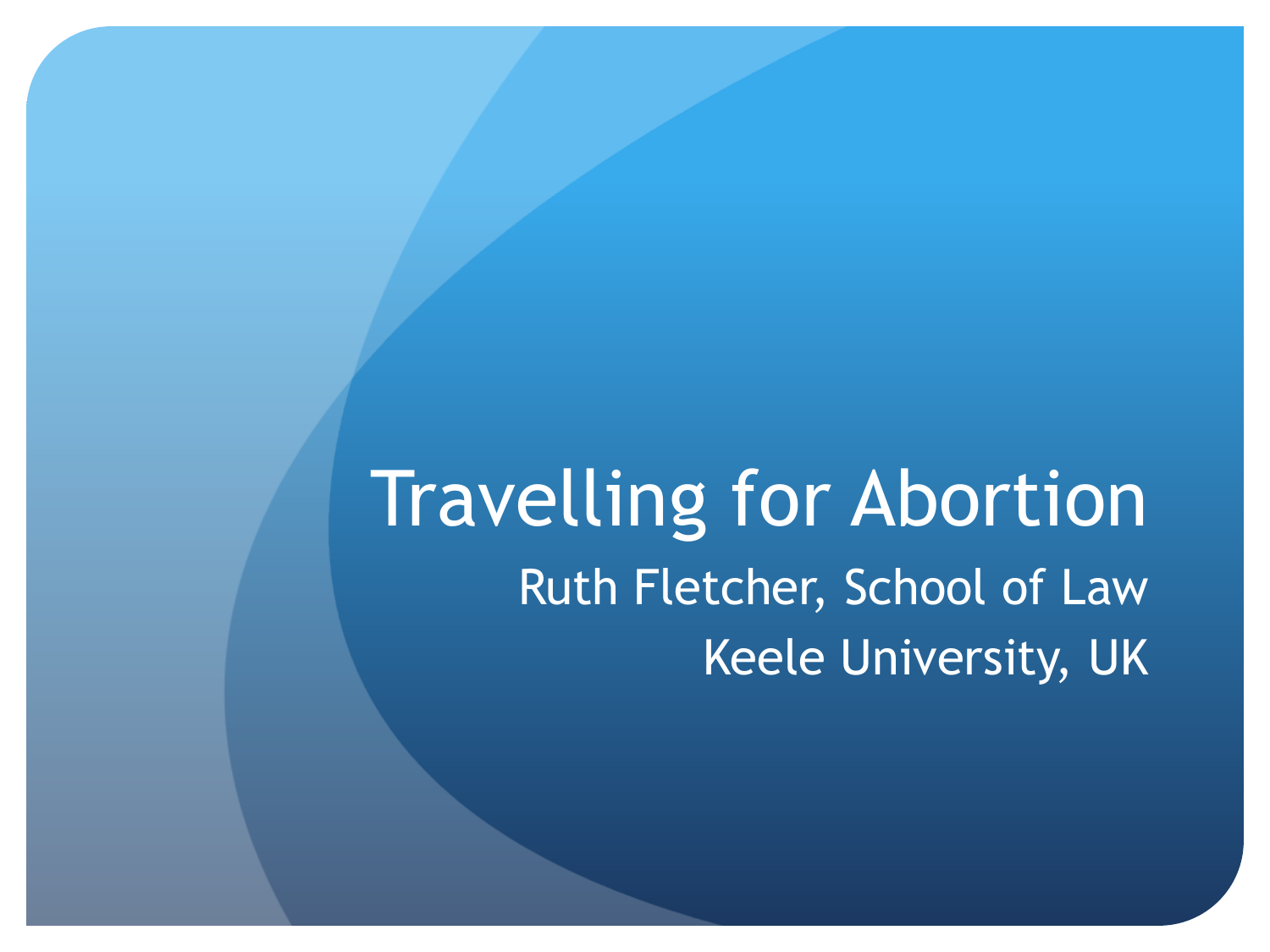### 1. Travelling for abortion

#### • Has become less 'outside of law'

- A survival strategy of escape from restrictive regimes like Ireland
- An underground, hidden experience with the threat of investigation on exit or return (AG v X 1992; HSE v D 2007)

#### • And more 'inside of law'

- EU measures (Art 56 TFEU, Grogan ECJ 1991)
	- A right to receive abortion care which is lawful in host state even if unlawful in home state
	- No right to reimbursement unless abortion is lawful and part of health benefits package in home state
- Local Irish measures
	- 1995 constitutionalisation of freedoms to travel and to receive abortion information
	- 2001 establishment of the Crisis Pregnancy Agency (now Crisis Pregnancy Programme) with a 3 fold mandate to support women in crisis pregnancy, reduce abortion and cp rate, and provide post pregnancy support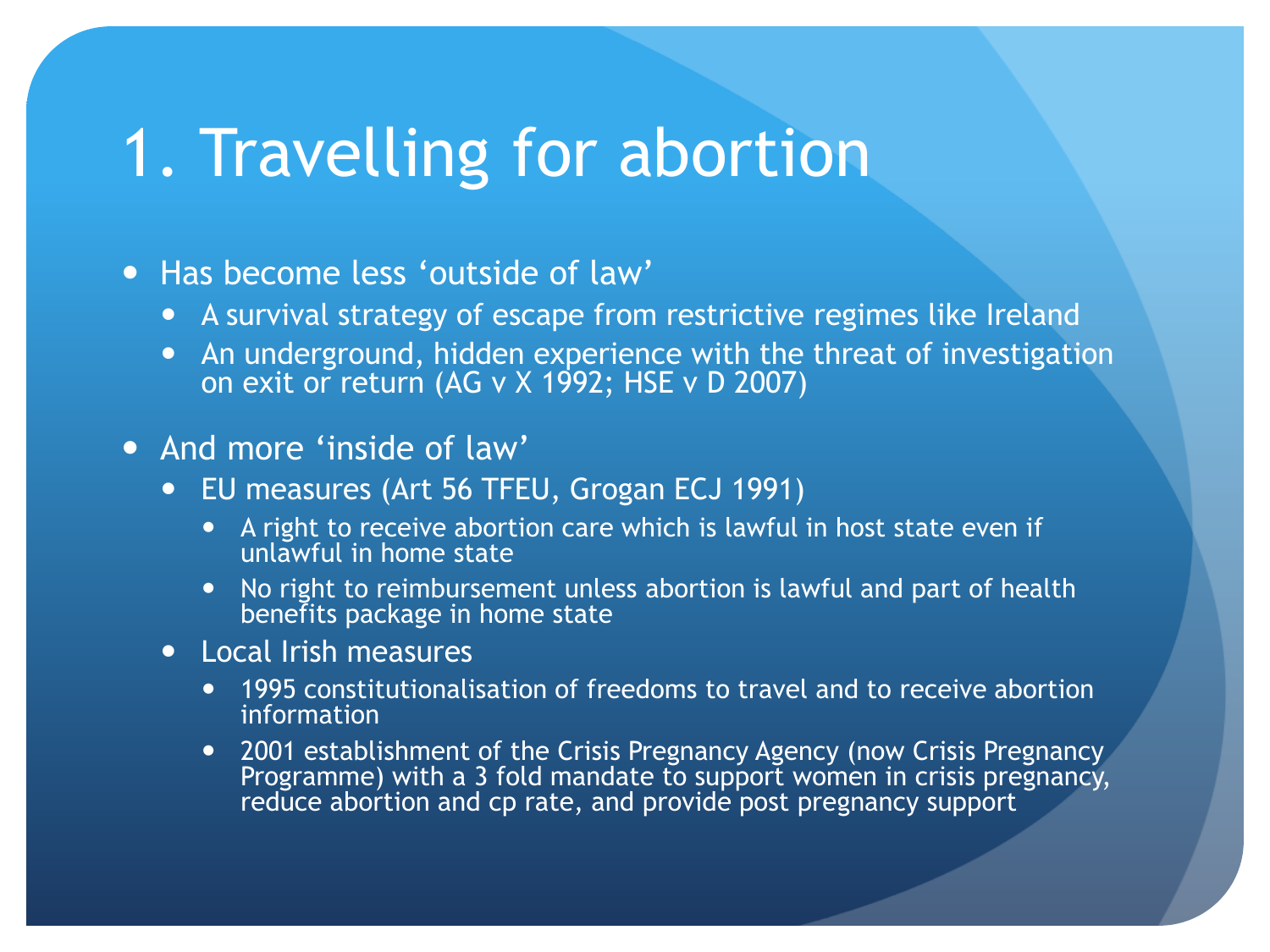## 2. Limits of Travel Policies

- Consolidates non-development of local abortion services
	- Women like C who are legally entitled to life-saving abortion at home are still not being accommodated (ABC v Ireland, ECtHR 2010)
- Disadvantages women and their supporters
	- Adds a further hurdle and makes self-determination more difficult
- Discriminatory effects on abortion-seekers
	- Poorer, younger, migrant women will find it harder to travel
- Privatises provision
	- Makes access to abortion dependent on individuals providing the fees rather than a matter of public responsibility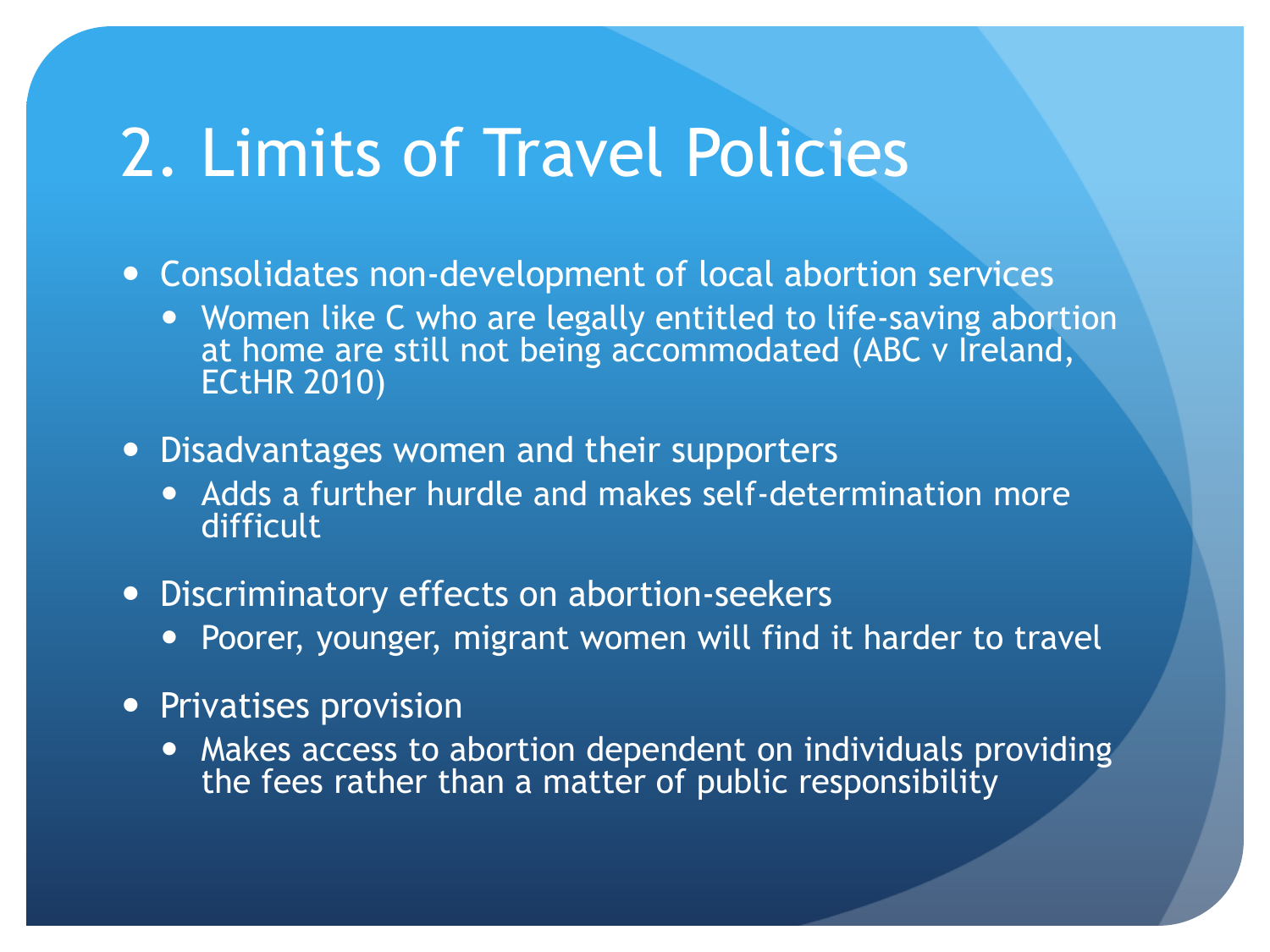## 3. Potential of Travel Policies?

- Enables access to quality abortion services abroad and quality pre and post abortion support services at home
	- The Positive Options and the Abortion After Care strategies promote the availability of 15 pre and post pregnancy counselling centres throughout Ireland
- Normalises abortion experiences
	- CPA annual press releases on Irish abortion rate
	- Public surveys indicate support for abortion e.g. 89% were in favour of abortion when pregnancy seriously endangered a woman's health, 45% were in favour in all circumstances, and 9% thought that abortion should not be permissible in any circumstances (CPP, 2012, p. 130).
- Publicly subsidises information, counselling and check ups for abortion users so that they are free at point of use
	- In a context where only 28% are entitled to free health care
- Undermines the moral argument against abortion
	- Constitutional law and crisis pregnancy governance find abortion (for reasons other than life-saving need) tolerable once it's extra-territorial